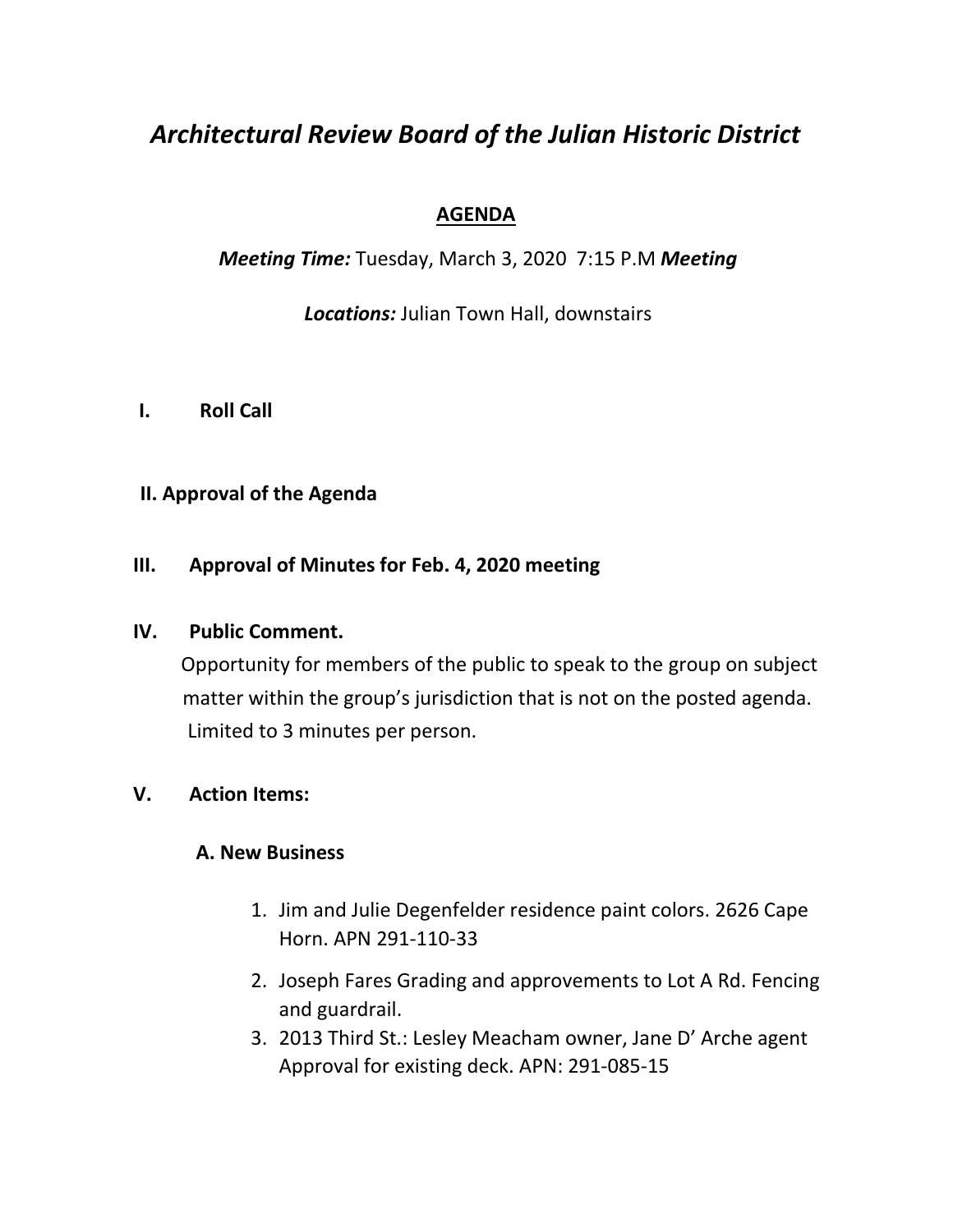- 4. 2008 Second St.: Mark Towne owner, Site Plan Deviation to allow for Deck in back yard. APN 291-083-14
- 5. Regulars Wanted: Greg Cresswell Marketing. Sign approval 1921 Main St. APN 291-079-16
- 6. Faith's Embroidery: Greg Cresswell Marketing. Sign approval. 2102-10 Main St. Corner of Main and B St. APN 291-085-12
- 7. Julian Toy Chest: Greg Cresswell Marketing. Sign approval. 2102-10 Main St. Corner of Main and B St. APN 291-079-16
- 8. Bad Apple 2724 "B" St, suite 6, Sign approval. APN 291-073-03
- 9. Keith Usry: 1879 Porter Lane. Shed remodel Porch and front door appearance. APN 291-130-33
- 10. Kevin Hubble, Witch Creek School retaining wall appearance.

#### **B. Old Business:**

- 1. Marta Sauter: Letter from County code Stonewall Stores, 2000 Main St APN: 291-085-22, windows and signs. Rongbranch, 2722 Washington St APN: 291-072-13 Signs and lighting.
- 2. Julian Beer Company. Continuing to make changes to the property without ARB approval. Email sent to codes asking for assistance.
- 3. Cuyamaca School house has changed hands. New owner is making changes to windows. Email sent to codes asking for assistance